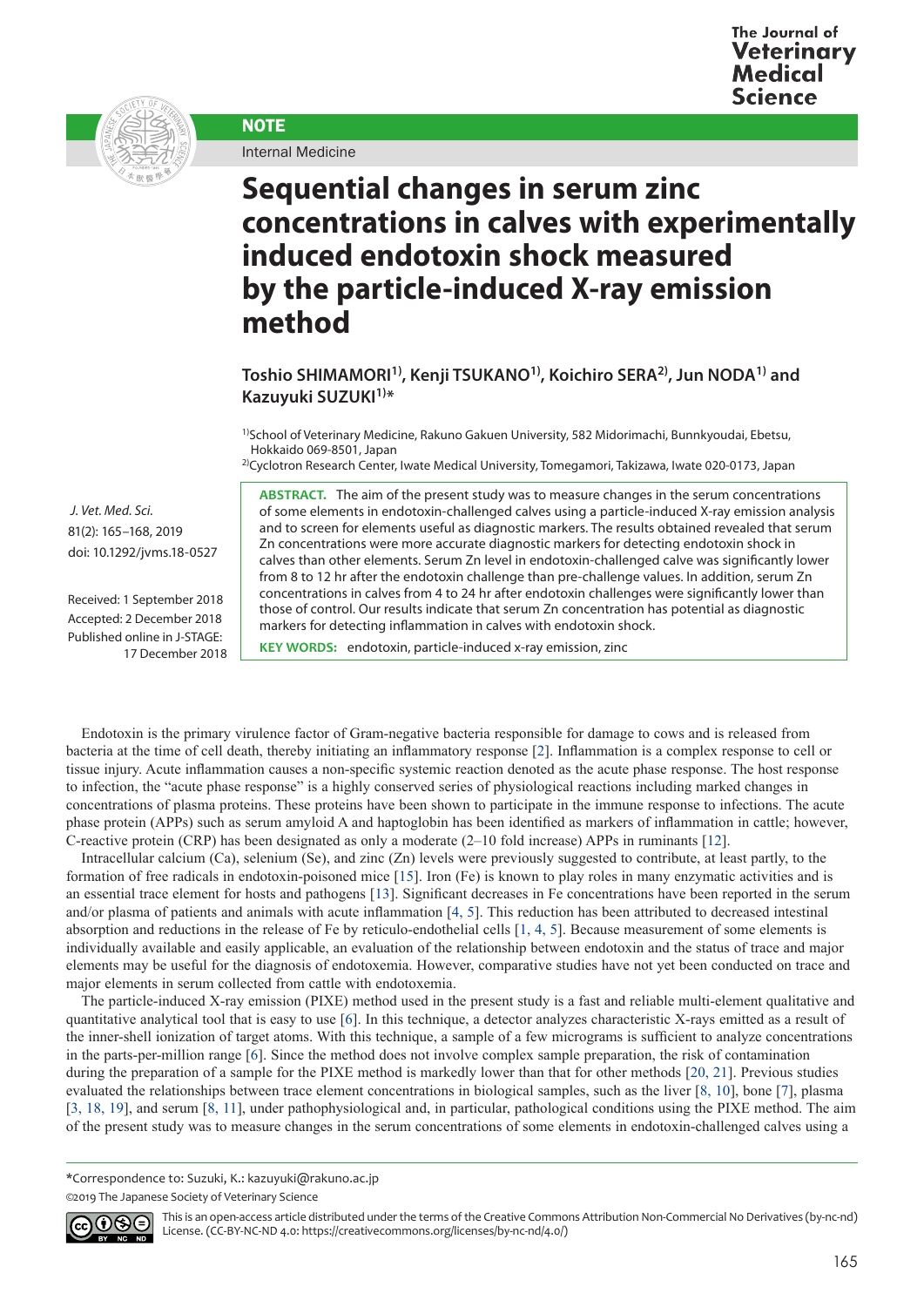| Samples   |                | DW for injection <sup>a)</sup> (triplecate) |           |                         |           | Pooled bovine serum (triplecate) |           |                         |                     |           | Recovery               |
|-----------|----------------|---------------------------------------------|-----------|-------------------------|-----------|----------------------------------|-----------|-------------------------|---------------------|-----------|------------------------|
| Elements  |                | Pre-spike $(\mu g/ml)$                      |           | Post-spike $(\mu g/ml)$ |           | Pre-spike $(\mu g/ml)$           |           | Post-spike $(\mu g/ml)$ |                     |           | $(\%)$                 |
|           |                | $Mean \pm SD$                               | <b>CV</b> | $Mean \pm SD$           | <b>CV</b> | $Mean \pm SD$                    | <b>CV</b> | $Mean \pm SD$           | Actual <sup>c</sup> | <b>CV</b> | Standard <sup>d)</sup> |
| Aluminum  | A <sub>1</sub> | $ND^{b}$                                    |           | $10.644 \pm 0.617$      | 0.133     | $1.050 \pm 0.096$                | 0.092     | $11.901 \pm 1.701$      | 10.851              | 0.143     | 101.9                  |
| Calcium   | Ca             | ND                                          |           | $10.439 \pm 0.723$      | 0.058     | $83.256 \pm 9.299$               | 0.133     | $93.469 \pm 0.794$      | 10.213              | 0.008     | 97.8                   |
| Cadmium   | Cd             | ND                                          |           | $8.312 \pm 1.352$       | 0.145     | ND                               |           | $8.578 \pm 1.255$       | 8.578               | 0.146     | 103.2                  |
| Cobalt    | Co             | $0.000 \pm 0.000$                           | 0.886     | $7.032 \pm 0.284$       | 0.040     | $0.027 \pm 0.002$                | 0.085     | $7.438 \pm 0.286$       | 7.411               | 0.038     | 105.4                  |
| Chromium  | Cr             | ND                                          |           | $7.037 \pm 0.854$       | 0.121     | $0.029 \pm 0.011$                | 0.393     | $7.042 \pm 0.237$       | 7.014               | 0.024     | 99.7                   |
| Copper    | Cu             | $0.001 \pm 0.001$                           | 0.814     | $7.921 \pm 0.296$       | 0.037     | $0.676 \pm 0.108$                | 0.160     | $8.620 \pm 0.116$       | 7.944               | 0.014     | 100.3                  |
| Iron      | Fe             | $0.008 \pm 0.002$                           | 0.194     | $7.341 \pm 0.344$       | 0.047     | $1.782 \pm 0.115$                | 0.064     | $9.678 \pm 0.123$       | 7.897               | 0.013     | 107.6                  |
| Gallium   | Ga             | $0.000 \pm 0.001$                           | 1.732     | $8.493 \pm 0.399$       | 0.047     | $0.013 \pm 0.012$                | 0.959     | $8.763 \pm 0.153$       | 8.750               | 0.017     | 103.0                  |
| Magnesium | Mg             | $0.167 \pm 0.088$                           | 52.509    | $11.577 \pm 4.115$      | 35.543    | $7.363 \pm 2.721$                | 0.370     | $20.588 \pm 14.258$     | 13.225              | 0.693     | 114.2                  |
| Manganese | Mn             | ND                                          |           | $8.130 \pm 0.377$       | 0.046     | ND                               |           | $8.733 \pm 0.160$       | 8.733               | 0.018     | 107.4                  |
| Nickel    | Ni             | $0.001 \pm 0.001$                           | 1.083     | $7.926 \pm 0.292$       | 0.037     | $0.007 \pm 0.013$                | 1.732     | $7.948 \pm 0.256$       | 7.941               | 0.032     | 100.2                  |
| Lead      | Ph             | $0.008 \pm 0.002$                           | 0.269     | $7.927 \pm 0.229$       | 0.029     | $0.848 \pm 0.024$                | 0.028     | $9.157 \pm 0.467$       | 8.309               | 0.051     | 104.8                  |
| Selenium  | <sub>Se</sub>  | $0.001 \pm 0.001$                           | 1.075     | $8.475 \pm 0.363$       | 0.043     | $0.116 \pm 0.016$                | 0.134     | $8.355 \pm 0.123$       | 8.238               | 0.015     | 97.2                   |
| Strontium | Sr             | ND                                          |           | $9.270 \pm 0.506$       | 0.055     | $0.238 \pm 0.040$                | 0.167     | $8.351 \pm 0.341$       | 8.113               | 0.041     | 87.5                   |
| Zinc      | Zn             | $0.013 \pm 0.008$                           | 0.604     | $8.184 \pm 0.402$       | 0.049     | $1.110 \pm 0.048$                | 0.043     | $9.073 \pm 0.357$       | 7.963               | 0.039     | 97.3                   |

**Table 1.** Results of the spike and recovery test for the particle-induced X-ray emission method

a) DW (20 m*l* distilled water for injection, Otsuka Pharmaceutical Co.). b) ND: not detected. c) Actual: Spiked value of pooled plasma, d) Standard: Correction based on DW spike results

PIXE analysis and to screen for elements useful as diagnostic markers.

This animal study was performed in accordance with the Guide for the Care and Use of Laboratory Animals of the School of Veterinary Medicine at Rakuno Gakuen University (Approval#: VC16C1). Six Jersey breed calves aged two months old, weighing  $140.9 \pm 36.3$  kg, were enrolled in the present study. All calves were clinically normal before the experiment based on vital signs, attrition, food and water intakes, and urine and feces production. Clinical signs, such as moist rales on auscultation, a moist cough, jugular vein congestion, exophthalmos, salivation, and arrhythmia, were not observed before the experiment. A complete and balanced growth diet consisting of pelleted concentrate rations and mixed grass hay was provided, and calves had unlimited access to fresh water.

All calves were fit with an indwelling jugular catheter immediately before the endotoxin was infused, and received 2.5 *µ*g/kg bolus doses of O111:B4 LPS (L4391, Sigma-Aldrich, St. Louis, MO, U.S.A.) intravenously in 10 m*l* of autologous serum via the jugular vein. The median value of autologous serum endotoxin activity measured by the limulus amebocyte lysate turbidimetric assay (Endosafe® KTA2, Charles River, Charleston, SC, U.S.A.) was 152,641 endotoxin units (EU)/head (ranging between 117,968 and 229,296 EU/head). Blood samples (10 m*l*) were withdrawn from the contralateral jugular vein before and 1, 2, 4, 8, 12, 24, and 48 hr after the endotoxin challenge and stored in both serum separator and heparine-2K coated tubes. Serum and plasma were harvested after centrifugation at 3,000 rpm at room temperature for 15 min and was stored at −80°C until analyzed. As a control group, all calves were sampled at the same time interval two weeks before the endotoxin infusion.

The plasma endotoxin activities were also measured using the limulus amebocyte lysate turbidimetric assay. The mean concentrations of elements in serum were measured using the PIXE method [[20, 21](#page-3-5)]. Briefly, 100 *µl* of the serum supernatant was placed on a subtlety Mylar membrane and desiccated. Supernatants were directly irradiated with proton beams. A small (baby) cyclotron used for positron nuclear medicine at the Nishina Memorial Cyclotron Center (Iwate, Japan) provided a 2.9 MeV-proton beam on a target after passing through a graphite beam collimator.

Analytical precision was confirmed by comparing the results obtained with those from ICP-MS and a Neutron Activation Analysis [[16, 17](#page-3-8)]. The PIXE System at the Nishina Memorial Cyclotron Center was maintained under the same conditions as the initial settings [[16, 17](#page-3-8)]. The precision and accuracy of PIXE were confirmed using standard materials, such as bovine liver, tomato leaves, city ash, and human serum (National Institute of Standards and Technology, U.S. Department of Commerce, Gaithersburg, MD, U.S.A.), at regular intervals in accordance with the guidelines of the facility. Regarding the accuracy and precision of the PIXE method, a spike and recovery test using certified reference materials was conducted in addition to abovementioned regular maintenance performed at the Nishina Memorial Foundation. In addition, further verification step was included in this study to confirm that the bovine serum sample did not have any matrix effects. A certified multi-element standard (ICP multi-element standard VIII, Merck KGaA, Darmstadt, Germany) was added to pooled bovine serum and distilled water for injection (20 m*l* distilled water for injection, Otsuka Pharmaceutical Co., Tokyo, Japan) to achieve a final concentration of 10 *µ*g/m*l* in each sample. Analyses of serum specimens before and after the addition of standard solutions were repeated three times by the PIXE method to measure the respective trace elements. The recovery ratios corrected based on spike results for distilled water for injection and coefficients of variation (CV) were calculated for 15 elements (Al, Ca, Cd, Co, Cr, Cu, Fe, Ga, Mg, Mn, Ni, Pb, Se, Sr, and Zn). Accuracy and precision values detected by the PIXE analysis are summarized in the Table 1. Apart from Mg, spike recovery values and CV were considered to be valid. However, since the recovery value and CV of serum Mg were high, Mg was not evaluated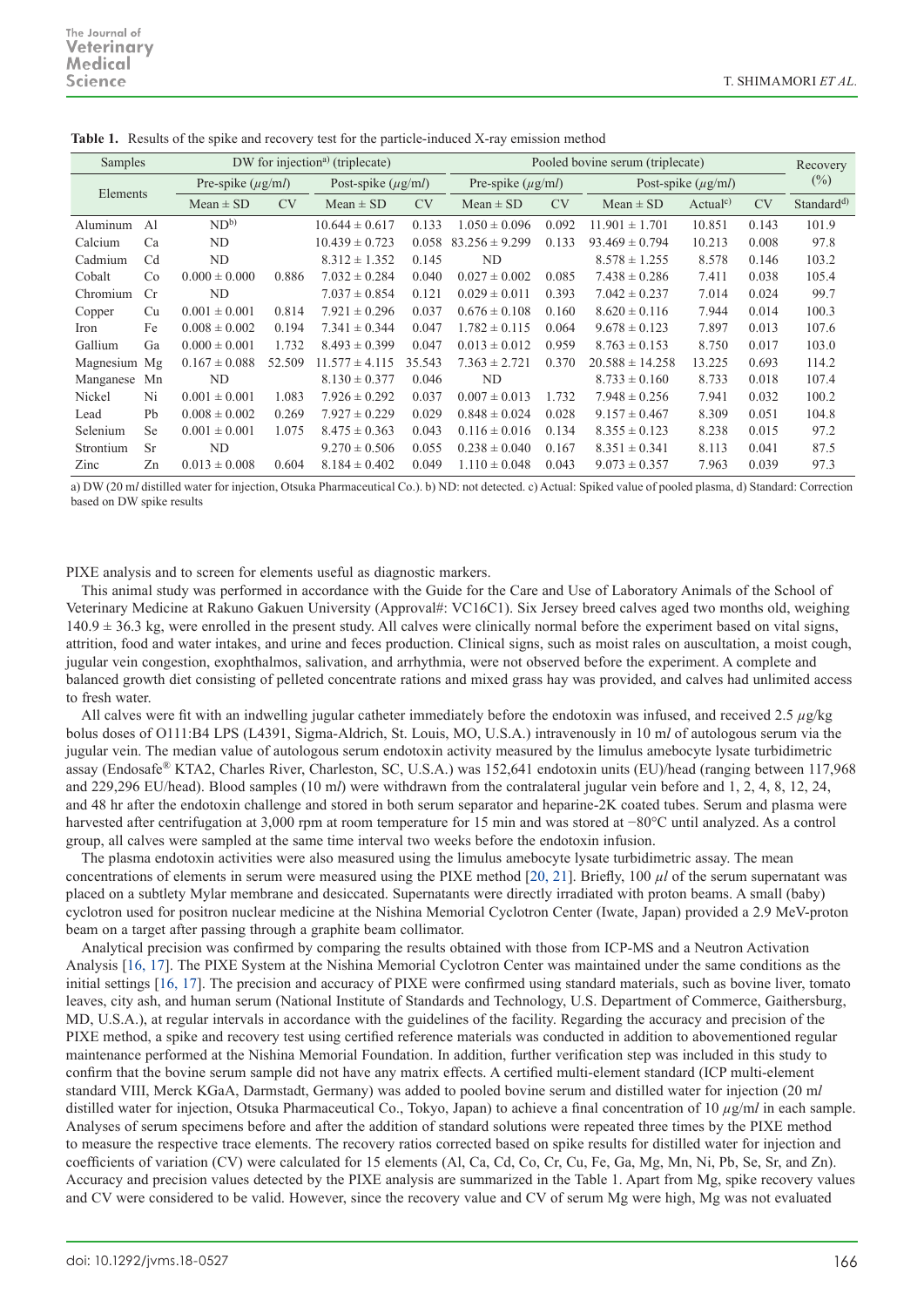in the present study. Therefore, 14 elements except Mg that were confirmed to be sufficiently accurate and precise were targeted.

Statistical analyses were performed using a commercial software package (IBM SPSS Statistics, v.21, IBM Co, Somers, NY, U.S.A.). Data were reported as the mean ± standard deviation (SD). We processed serum trace and major elements concentrations for each dependent variable (groups and times) with two-way repeated measures ANOVA. If interaction was detected by 2-way ANOVA, measured dependent variables among groups and within group were compared using the Student's *t* and Bonferroni test, respectively. The significance level was *P*<0.05.

The pre-challenge value of plasma endotoxin activity in control and LPS groups were  $0.03 \pm 0.003$  and  $0.03 \pm 0.01$  EU/ m*l*, respectively. Based on the repeatedly measured ANOVA, the variation of plasma endotoxin activity was statistically evaluated. The results showed the significant difference was observed in interaction between groups and time (*P*<0.001). A significant increase was observed in plasma endotoxin activity in endotoxin challenged calves, reaching 1.24 ± 0.04 EU/m*l* at 0.5 hr after the endotoxin challenge (*P*<0.001), followed by a return to prechallenge values after 4 hr (Fig. 1).

The PIXE method allowed for the detection of 28 elements: Na, Mg, Al, Si, S, Cl, K, Ca, Ti, V, Cr, Mn, Fe, Co, Ni, Cu, Zn, Ga, As, Se, Br, Rb, Sr, Y, Zr, Nb, Mo, and Pb. In the 28 elements detected from plasma in calves by PIXE method, statistical analysis was performed in 14 elements that accuracy and precision were guaranteed by the recovery method. There were no significant changes during the observation period in these elements in control calves. In endotoxin-challenged calves, only the variation of serum Zn concentration showed the significant difference in interaction between groups and time (*P*<0.01). Serum Zn concentrations were  $0.88 \pm 0.37 \mu g/ml$  before the endotoxin challenge and then significantly decreased, reaching  $0.18 \pm 0.07 \,\mu\text{g/m}$ *l* 8 hr after the endotoxin challenge (*P*<0.01). Serum Zn levels in endotoxin-challenged calves were significantly lower from 8 to 12 hr after the endotoxin challenge than the prechallenge values (*P*<0.01). As a result, serum Zn concentrations in



**Fig. 1.** Sequential changes in plasma endotoxin activity (upper) and serum zinc (Zn) concentration (bottom) in endotoxin-challenged calves. Levels of significance indicated; \*\*: vs. before the endotoxin challenge *P*<0.01 by Bonferroni test and a: vs. control *P*<0.05, b: vs. control *P*<0.01 by Student's *t*-test.

endotoxin challenged calves from 4 to 24 hr after endotoxin challenge were significantly lower than those of control, respectively (Fig 1). It is well known that blood Zn concentration is influenced by inflammation [[9, 14\]](#page-3-9). Peretz *et al.* [[14](#page-3-10)] demonstrated that the plasma Zn concentration of patients with chronic inflammatory rheumatic diseases was low whereas mononuclear cell Zn content was elevated. In addition, Zn supplementation had no effect on inflammation [[14](#page-3-10)]. It suggests that the decrease in Zn concentration in patients with inflammatory disease was result of redistribution of the element related to the inflammatory process rather than to a Zn-deficient state. Decreased serum Zn concentrations in endotoxin-challenged calves in this study may also be the result of redistribution related to the inflammatory process.

In conclusion, we herein identified serum Zn levels as more accurate diagnostic markers for the detection of inflammation caused by endotoxin in cattle than other elements. The present results indicate the potential of serum Zn concentrations have potential as diagnostic markers for detecting inflammation in calves with endotoxin shock. Future studies need to focus on clarifying whether a relationship exists between the prognosis of naturally occurred endotoxin-related diseases and serum Zn concentrations.

CONFLICTS OF INTEREST. The authors declare no conflicts of interest associated with this manuscript.

## REFERENCES

- <span id="page-2-1"></span>1. Andriopoulos, B. Jr., Corradini, E., Xia, Y., Faasse, S. A., Chen, S., Grgurevic, L., Knutson, M. D., Pietrangelo, A., Vukicevic, S., Lin, H. Y. and Babitt, J. L. 2009. BMP6 is a key endogenous regulator of hepcidin expression and iron metabolism. *Nat. Genet.* **41**: 482–487. [\[Medline\]](http://www.ncbi.nlm.nih.gov/pubmed/19252486?dopt=Abstract) [\[CrossRef\]](http://dx.doi.org/10.1038/ng.335)
- <span id="page-2-0"></span>2. Burvenich, C., Bannerman, D. D., Lippolis, J. D., Peelman, L., Nonnecke, B. J., Kehrli, M. E. Jr. and Paape, M. J. 2007. Cumulative physiological events influence the inflammatory response of the bovine udder to Escherichia coli infections during the transition period. *J. Dairy Sci.* **90** Suppl 1: E39–E54. [\[Medline\]](http://www.ncbi.nlm.nih.gov/pubmed/17517751?dopt=Abstract) [\[CrossRef\]](http://dx.doi.org/10.3168/jds.2006-696)
- <span id="page-2-2"></span>3. Cénac, A., Simonoff, M. and Djibo, A. 1996. Nutritional status and plasma trace elements in peripartum cardiomyopathy. A comparative study in Niger. *J. Cardiovasc. Risk* **3**: 483–487. [\[Medline\]](http://www.ncbi.nlm.nih.gov/pubmed/9100082?dopt=Abstract) [\[CrossRef\]](http://dx.doi.org/10.1177/174182679600300601)